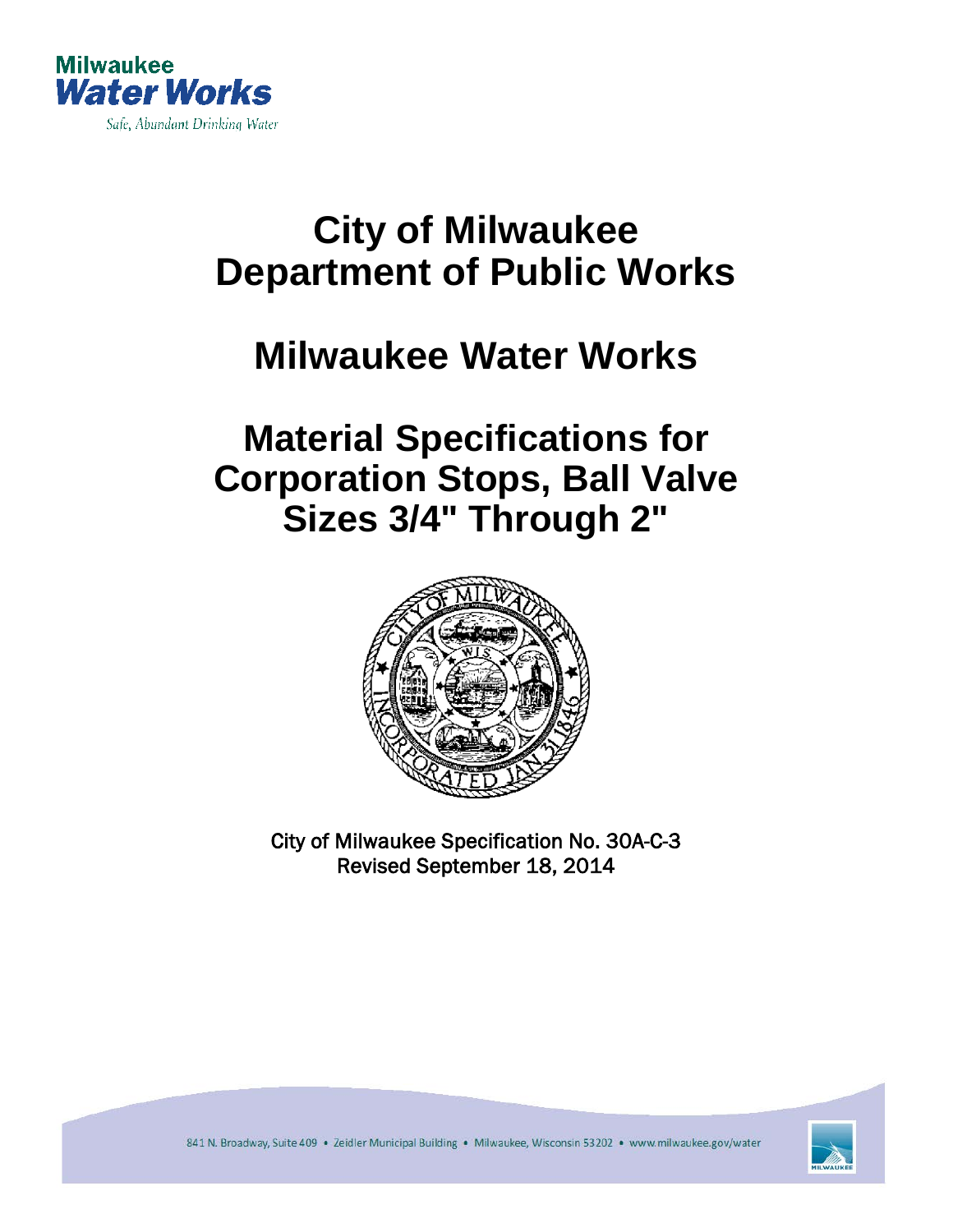**I.** GENERAL REQUIREMENTS: Vendors bidding through the Department of Administration - Business Operations Division, Procurement Services Section shall comply with the latest version of City of Milwaukee Specification No. 70b-D-7, except as modified herein. MATERIAL FURNISHED UNDER THIS SPECIFICATION SHALL BE MANUFACTURED IN THE UNITED STATES.

#### II. TECHNICAL REQUIREMENTS

- A. Description: Corporation stops, described herein, shall consist of a ball type valve which is threaded directly into a water main or a service saddle. The unit shall be suitable for installation with the main under pressure and shall be furnished complete with a coupling nut for connection to flared copper service piping.
- B. Standards: Corporation stops shall be NSF 61 and NSF 372 certified and designed in accordance with the latest revisions of AWWA C800, Standard for Underground Service Line Valves and Fittings, as modified herein.
- C. Material: Corporation stop materials shall conform to the following requirements:
	- 1. Material of the body and ball shall be "No Lead" meeting ASTM B584 UNS copper alloy C89833 or C89520 as specified in the latest revision of AWWA C800, Section 4.
	- 2. The ball shall be coated with a nontoxic, non water soluble, tenacious, self lubricating film, Teflon® or equal, that can withstand ambient temperature changes within a range of 32 degrees to 80 degrees Fahrenheit and possesses suitable bonding and wearing qualities
	- 3. The stem seals shall be made of high-grade rubber suitable for potable water.
	- 4. The valve seats shall be molded NBR or Buna-N rubber in compliance with ASTM D2000 or an approved equal.
- D. Workmanship: Corporations shall be of high quality and all castings shall be free from defects of any kind. Completed valves shall be free from metal chips.

#### E. Corporation Stop Design:

- 1. Inlet threads shall be AWWA standard threads (CC) in accordance with AWWA C800, Section 4, Table 7, unless otherwise specified on the construction plan or bid documents.
- 2. Outlet ends and coupling nuts shall comply with AWWA C800 for flared connection with Type "K" copper unless otherwise specified on the construction plan or bid documents.
- 3. The corporation stops shall be of straight-through/full port design.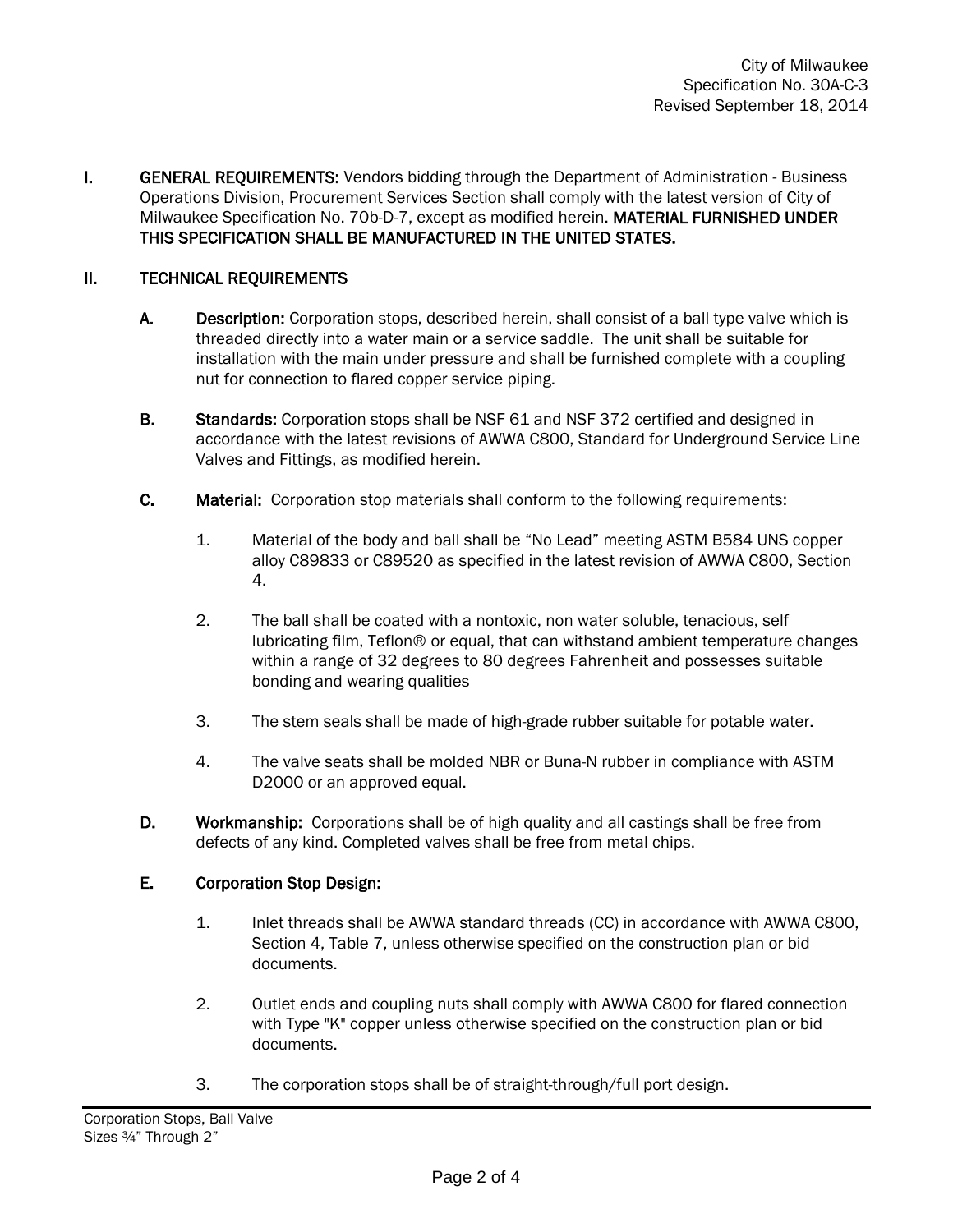- 4. The operating stem shall be in alignment with the flow passage through the corporation stop when in the open position.
- 5. The pressure class for the corporation stops shall be "high-pressure", as defined in AWWA C800, and shall be capable of withstanding a hydrostatic test pressure of 300 psi.
- 6. The corporation seat shall be designed such that it provides a drip tight seal at 150 psi with the ball in the fully closed position.
- 7. Valve body shall be clearly and permanently marked by either casting or stamping to indicate a low lead casting.

### F. Tests by Manufacturer:

- 1. Hydrostatic Test: A hydrostatic pressure of 300 psi shall be applied to each corporation in the open position.
- 2. Leakage Test: A hydrostatic pressure of 150 psi shall be applied to each corporation stop in the closed position. The corporations shall show no leakage in either the open or closed position test.
- 3. In lieu of the hydrostatic test of 300 psi and leakage test of 150 psi, the manufacturer may substitute an air under water test to a pressure of 125 psi for each of the required tests. The corporations shall show no leakage for either test.
- 4. A chemical analysis of the copper alloy, including lead content, shall be made.
- G. Certification by Manufacturer: Upon request, the contractor shall submit manufacturer's certifications in duplicate to the Superintendent of Milwaukee Water Works attesting to the following:
	- 1. Hydrostatic and leakage tests or the air under water tests.
	- 2. Chemical analysis.

#### III. ACCEPTABLE BRANDS

A. The following manufacturers are acceptable to Milwaukee Water Works:

The Ford Meter Box Company A.Y. McDonald Mfg. Co. Mueller Co. Cambridge Brass